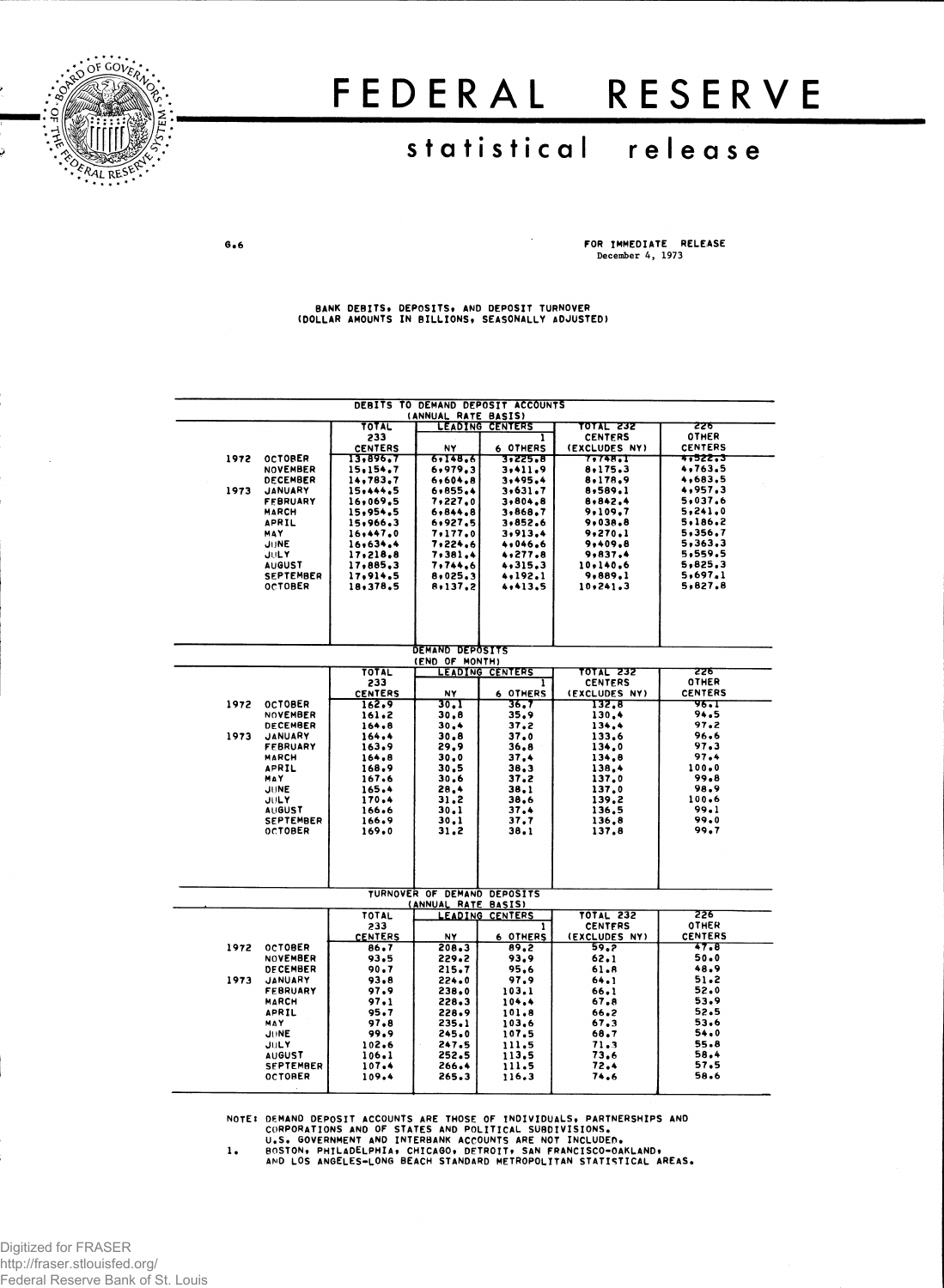|  | BANK DEBITS, END-OF-MONTH DEPOSITS, AND DEPOSIT TURNOVER |  |  |
|--|----------------------------------------------------------|--|--|
|  |                                                          |  |  |

|                                               | DEBITS TO DEMAND DEPOSITS |                             | DEMAND DEPOSITS     |                                  |                   |                          |              |
|-----------------------------------------------|---------------------------|-----------------------------|---------------------|----------------------------------|-------------------|--------------------------|--------------|
|                                               | <b>OCTOBER</b><br>1973    | PERCENT CHANGE              |                     | <b>OCTOBFR</b><br>1973           |                   | PERCENT CHANGE           | ANNUAL RATE  |
|                                               | (MILLIONS OF<br>DOLLARS)  | <b>FROM</b><br><b>HONTH</b> | <b>YEAR</b>         | (THOUSANDS OF<br><b>DOLLARS)</b> | <b>MONTH</b>      | <b>FROM</b><br>YEAR      | OF TURNOVER  |
|                                               |                           | AGO.                        | <b>AGO</b>          |                                  | AGO               | <b>AGO</b>               |              |
| DISTRICT NO. 1 - ROSTON                       |                           |                             |                     |                                  |                   |                          |              |
|                                               |                           |                             |                     |                                  |                   |                          |              |
| <b>CONNECTICUT:</b>                           |                           |                             |                     |                                  |                   |                          |              |
| <b>HARTFORD</b>                               | 97,311.9                  | $-4.1$                      | $-31.7$             | 918,433                          | $+1.5$            | $\ddotsc$                | 106.7        |
| <b>NEW HAVEN</b><br>NORWICH-GROTON-NEW LONDON | 14,312.9<br>4,045.4       | $+6.1$<br>+13,5             | $+10.0$<br>$+15.9$  | 300,433<br>106,772               | -2.1              | -5.2<br>•2.9             | 47.1<br>37.9 |
| WATERBURY                                     | 10,840,2                  | +14.4                       | $+52.8$             | 185,938                          | ۰.۱<br>-1.0       | -7.3                     | 58.0         |
|                                               |                           |                             |                     |                                  |                   |                          |              |
| <b>MAINE:</b>                                 |                           |                             |                     |                                  |                   |                          |              |
| BANGOR*                                       | 2,391.7                   | 6                           | $+25.5$             | 59,672                           | $+6.7$            | $\ddotsc$<br>$+10.2$     | 41.4         |
| LEWISTON-AUBURN<br>PORTLAND-SOUTH PORTLAND    | 1,861.8<br>8,198.4        | -11.7<br>$-3.3$             | $+18.7$<br>$+11.5$  | 43,326<br>185,922                | +1.2<br>$-0.8$    | $\boldsymbol{\cdot}$ . 8 | 43,2<br>43,9 |
|                                               |                           |                             |                     |                                  |                   |                          |              |
| <b>MASSACHUSETTS:</b>                         |                           |                             |                     |                                  |                   |                          |              |
| <b>BOSTON</b>                                 | 443,622.5                 | $+6.3$                      | $+36.6$             | 4,290,924                        | $+8.1$            | -.6                      | 107.4        |
| <b>BROCKTON</b><br><b>FALL RIVER</b>          | 3,338.5<br>2,889.0        | $-3.3$<br>•16.6             | $+20.7$<br>$+43.9$  | 94,132<br>83,307                 | $+6.6$<br>$-17.9$ | -.1<br>$+9.2$            | 36.6<br>37.5 |
| LAWRENCE-HAVERHILL                            | 5,489.1                   | $+4.7$                      | $*20.0$             | 162,631                          | -9,7              | -1.7                     | 32.0         |
| LOWELL                                        | 3,541.2                   | $+9.5$                      | $+12.2$             | 95,084                           | -2.0              | -1.6                     | 36,9         |
| <b>NEW BEDFORD</b>                            | 1,520.9                   | $\ddotsc$                   | -24.7               | 73,183                           | $+7.6$            | $\ddotsc$                | 21.5         |
| PITTSFIELD                                    | 2,657.1                   | -.5                         | $+12.2$             | 76,308                           | $-0.3$            | -.5                      | 34.8         |
| SPRINGFIELD-CHICOPEE-HOLYOKE                  | 17,666.7                  | $+3.4$                      | $+17.3$             | 341,562                          | -2.6              | -4.3<br>-.4              | 51,0<br>47.5 |
| <b>WORCESTER</b>                              | 14,406.2                  | -                           | $+24.6$             | 312,668                          | ∙6,5              |                          |              |
| <b>NEW HAMPSHIRE:</b>                         |                           |                             |                     |                                  |                   |                          |              |
| <b>CONCORD*</b>                               | 1,951,8                   | $+9.1$                      | $+21.2$             | 43,989                           | -2.7              | $-11.1$                  | 43.8         |
| <b>MANCHESTER</b>                             | 3,222.7                   | $+2.2$                      | +22.7               | 65,720                           | $+2.1$            | -15.6                    | 49.5         |
| RHODE ISLAND:                                 |                           |                             |                     |                                  |                   |                          |              |
| PROVIDENCE-WARWICK-PAWTUCKET                  | 39,401.3                  | $+3.4$                      | $+17.8$             | 702,694                          | - , 9             | -1.4                     | 55.8         |
|                                               |                           |                             |                     |                                  |                   |                          |              |
| <b>VERMONT:</b>                               |                           |                             |                     |                                  |                   |                          |              |
| <b>BURLINGTON*</b>                            | 4,027.8                   | $+5.2$                      | ∙9.2                | 103,645                          | ء.                | -2.0                     | 38.9         |
| DISTRICT NO. 1 TOTALS                         | 682,697.1                 | 2                           | $-31.8$             | 8,246,343                        | $+4.3$            | -1.1                     | 84.5         |
|                                               |                           |                             |                     |                                  |                   |                          |              |
| DISTRICT NO. 2 - NEW YORK                     |                           |                             |                     |                                  |                   |                          |              |
| <b>CONNECTICUT:</b>                           |                           |                             |                     |                                  |                   |                          |              |
| <b>BRIDGEPORT</b>                             | 13.335.7                  | $+2.4$                      | $+6.7$              | 348,742                          | $\ddotsc$         | $+5.1$                   | 38.3         |
| <b>STAMFORD</b>                               | 10.218.0                  | - . 6                       | $+14.5$             | 297.732                          | $\ddotsc$         | $+3.5$                   | 34.4         |
| <b>NEW JERSEY!</b>                            |                           |                             |                     |                                  |                   |                          |              |
| <b>JERSEY CITY</b>                            | 32,657.5                  | $+17.6$                     | $+45.5$             | 474,451                          | $+9.9$            | $-10.8$                  | 72.1         |
| <b>NEWARK</b>                                 | 108,894.2                 | $-7.1$                      | $+12.9$             | 2,023,108                        | -4.8              | $-7.4$                   | 52.5         |
| PATERSON-CLIFTON-PASSAIC                      | 67,716,4                  | $+7.3$                      | $+37.5$             | 1,385,375                        | $\ddotsc$         | -1.2                     | 49.1         |
|                                               |                           |                             |                     |                                  |                   |                          |              |
| <b>NEW YORK:</b><br><b>BINGHAMTON</b>         | 5,894.7                   | $+1.9$                      | $+9.7$              | 181,076                          | $-3.1$            | -6,7                     | 32.0         |
| <b>BUFFALO</b>                                | 63,398.2                  | 7                           | $+12.1$             | 1,032,793                        | +2.1              | $+3.3$                   | 62.0         |
| <b>NEW YORK</b>                               | 8,137,246.9               | $+1.4$                      | $+32.3$             | 31,206,447                       | +3.5              | $+3.8$                   | 265,3        |
| ROCHESTER                                     | 37,396.9                  | 5                           | +22.5               | 825,104                          | -1.4              | +5,5                     | 45.0         |
| <b>SYRACUSE</b>                               | 31.176.8                  | 6                           | $+26.3$             | 522,419                          | $+5.8$            | $+1.0$                   | 61.4         |
| UTICA-ROME                                    | 7,083,1                   | $-3.0$                      | $+12.6$             | 187,218                          | $+1.8$            | ∙3,2                     | 38,2         |
| DISTRICT NO. 2 TOTALS                         | 8,515,018.5               |                             | $+31.8$             | 38,484,465                       | •2.8              | +2.6                     | 224.3        |
|                                               |                           |                             |                     |                                  |                   |                          |              |
| DISTRICT NO. 3 - PHILADELPHIA                 |                           |                             |                     |                                  |                   |                          |              |
| <b>DELAWARE:</b>                              |                           |                             |                     |                                  |                   |                          |              |
| WILMINGTON                                    | 94,313.2                  | -4,8                        | $+37.0$             | 744,513                          | $+9.0$            | $+11.0$                  | 132,1        |
|                                               |                           |                             |                     |                                  |                   |                          |              |
| <b>NEW JERSEY!</b><br>ATLANTIC CITY           |                           | $+7.7$                      |                     | 209,677                          |                   | +2.7                     | 24,7         |
| <b>TRENTON</b>                                | 5,109.5<br>101,529.2      | $+6,6$                      | $+11.0$<br>$*206.4$ | 520,910                          | $-3.2$<br>$+10.4$ | +5,6                     | 204.5        |
|                                               |                           |                             |                     |                                  |                   |                          |              |
| <b>PENNSYLVANIA:</b>                          |                           |                             |                     |                                  |                   |                          |              |
| <b>ALTOONA</b>                                | 2,473,6<br>14,798.6       | $-2.2$                      | $+26.3$             | 91,065                           | $+1.2$            | $-1.8$                   | 27.3<br>32.3 |
| <b>HARRISBURG</b><br><b>JOHNSTOWN</b>         | 3.748.7                   | $+7.4$<br>$+10.6$           | $+17.9$<br>$+16.9$  | 461,631<br>126,883               | $+1.7$<br>+1.7    | -2.0<br>+3.7             | 29.8         |
| LANCASTER                                     | 21,790.6                  | $+5.4$                      | +137.7              | 479,236                          | -3.3              | +33.5                    | 44.7         |
| <b>LEBANON*</b>                               | 959.8                     | $+1.3$                      | $+19.6$             | 35,610                           | $\bullet$ ,6      | $-4.8$                   | 27.0         |
| ALLENTOWN-EASTON-BETHLEHEM                    | 12,717.9                  | $+3.4$                      | $+20.7$             | 393,372                          | $+2.1$            | 4                        | 32.7         |
| PHILADELPHIA                                  | 519,482.1                 | $+6.7$                      | $+44.4$             | 5,402,553                        | +4.7              | $+1.2$                   | 98.4         |
| <b>READING</b><br><b>SCRANTON</b>             | 11,594.0<br>5.094.2       | $+13.9$<br>$+3.3$           | $+16.7$<br>$+16.4$  | 325,715<br>179,551               | $-2.0$<br>-9.4    | $-1.0$<br>-1.6           | 35,2<br>27.0 |
| WILKES-BARRE-HAZELTON                         | 9.029.4                   | $-3.1$                      | $+9.0$              | 350,732                          | $\ddotsc$         | -8.8                     | 25,9         |
| WILLIAMSPORT*                                 | 2,582.6                   | $+9.2$                      | $+36.4$             | 91,550                           | -3.9              | $+9.2$                   | 27,7         |
| <b>YORK</b>                                   | 6,591,1                   | $+1.9$                      | -44.4               | 221,808                          | -1.1              | $-32.5$                  | 29.6         |
|                                               |                           |                             |                     |                                  |                   |                          | 85.8         |
| DISTRICT NO. 3 TOTALS                         | 811,814.7                 | $+5.1$                      | $+50.1$             | 9,634,806                        | $+3.6$            | $\ddotsc$                |              |

® CITY ONLY (OR) NOT AN SMSA BUT REPORTED ON A COUNTY BASIS.<br>DEBITS ® SEASONALLY ADJUSTED ANNUAL RATE.<br>DEMAND DEPOSITS = END OF MONTH SEASONALLY ADJUSTED FIGURES.<br>TURNOVER = SEASONALLY ADJUSTED ANNUAL RATE OF DEBITS DIVIDE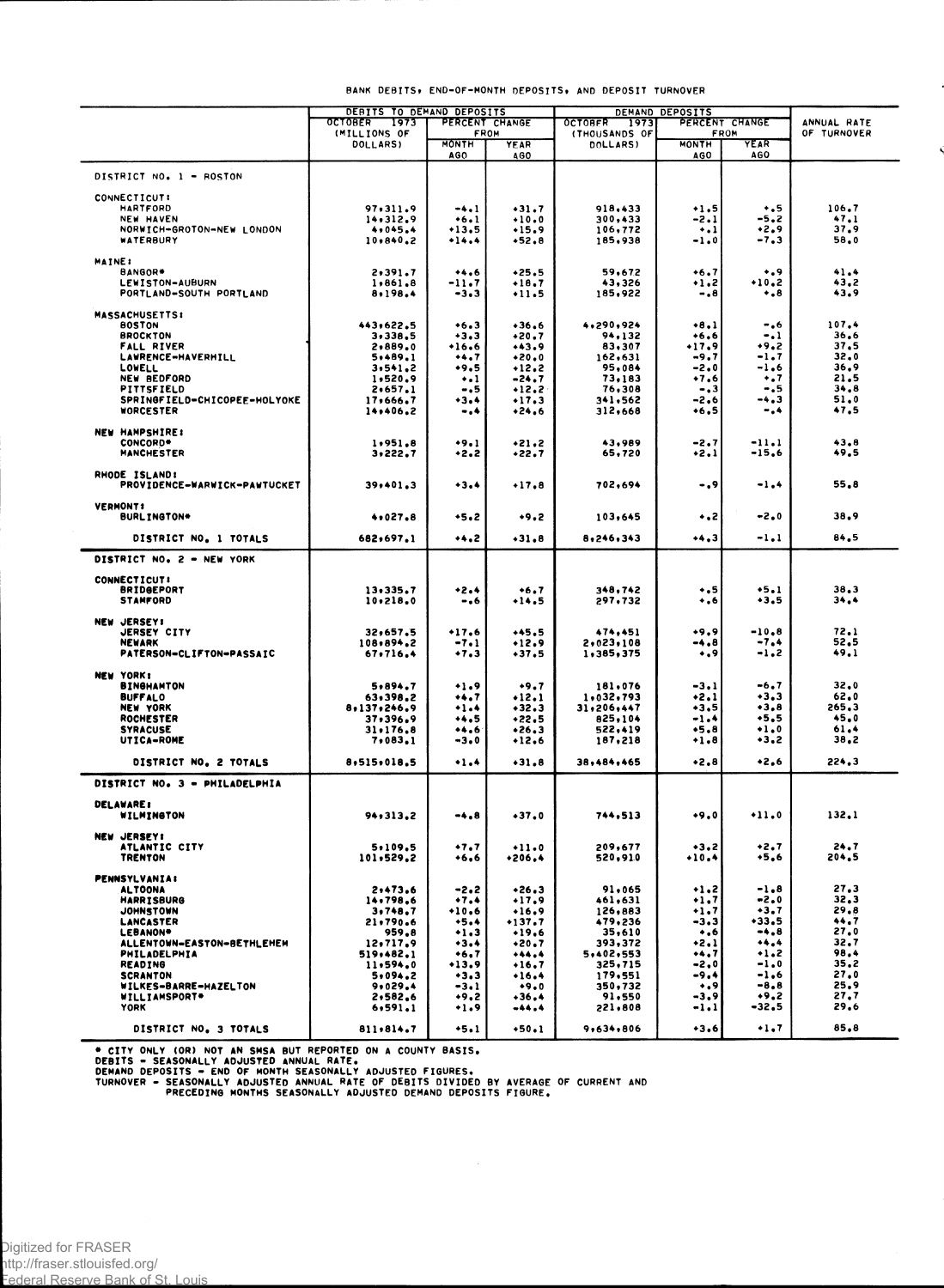|  | BANK DEBITS, END-OF-MONTH DEPOSITS, AND DEPOSIT TURNOVER |  |  |
|--|----------------------------------------------------------|--|--|
|  |                                                          |  |  |

|                                            | DEBITS TO DEMAND DEPOSITS |                      |                     | DEMAND DEPOSITS                   |                             |                                 |              |
|--------------------------------------------|---------------------------|----------------------|---------------------|-----------------------------------|-----------------------------|---------------------------------|--------------|
|                                            | <b>OCTOBER</b><br>1973    | PERCENT CHANGE       |                     | PERCENT CHANGE<br>OCTORER<br>1973 |                             |                                 | ANNUAL RATE  |
|                                            | (MILLIONS OF<br>DOLLARS)  | <b>FROM</b><br>MONTH | YEAR                | (THOUSANDS OF<br><b>DOLLARSI</b>  | <b>FROM</b><br><b>MONTH</b> | YEAR                            | OF TURNOVER  |
|                                            |                           | <u>AGO</u>           | AGO.                |                                   | <u>AGO</u>                  | <b>AGO</b>                      |              |
| DISTRICT NO. 4 - CLEVELAND                 |                           |                      |                     |                                   |                             |                                 |              |
| <b>KENTUCKY:</b><br><b>LEXINGTON</b>       | 6,772.7                   | -10.5                | **.2                | 239,902                           | +6,2                        | +14.9                           | 29.1         |
| OHIO:                                      |                           |                      |                     |                                   |                             |                                 |              |
| <b>AKRON</b><br>CANTON                     | 40,924.3<br>11,441.9      | $+14.2$<br>$+1.8$    | $+37.9$<br>$*25.8$  | 532,724<br>302,575                | -.9<br>+5,3                 | $-2.2$<br>$\leftrightarrow$ . 4 | 76.5<br>38.8 |
| CINCINNATI                                 | 125,233.2                 | $+40.4$              | $*105.8$            | 1,228,632                         | +3,1                        | $+2.5$                          | 103,5        |
| <b>CLEVELAND</b>                           | 171,659.1                 | -.7                  | $+26.9R$            | 2,387,041                         | $\ddotsc$                   | +4.5                            | 72.1         |
| <b>COLUMBUS</b><br>DAYTON                  | 93,439.3<br>31,268.4      | $+6.1$<br>$+12.6$    | $+11.6$             | 982,433<br>705,860                | -2.4<br>+4,0                | -.5<br>$+7.5$                   | 93,9<br>45,2 |
| HAMILTON-MIDDLETOWN                        | 5,241.8                   | $+11.4$              | $-31.9$<br>$+27.5$  | 136,703                           | $+7.4$                      | -3,3                            | 39,7         |
| LIMA                                       | 4,744.0                   | •24.6                | $+31.5$             | 138,998                           | •12.5                       | +12.2                           | 36.1         |
| LORAIN-ELYRIA                              | 4,416.0                   | $+6.2$               | $+14.3$             | 135,507                           | $-13$                       | $+6.9$                          | 32,5         |
| MANSFIELD<br>SPRINGFIELD                   | 3,904.3<br>3,081,3        | $+5.5$<br>$+14.1$    | $+8.8$<br>+4.2      | 97,064<br>92,293                  | +7.6<br>+4,9                | $-2.6$<br>$-1.6$                | 41,7<br>34,2 |
| STEUBENVILLE-WEIRTON, W. VA.               | 2,773.0                   | $+24.2$              | $+25.8$             | 105,695                           | +21.7                       | $*31,6$                         | 28.8         |
| TOLEDO                                     | 27,276.5                  | $+7.7$               | •18.6               | 568,855                           |                             | $+10.1$                         | 49.0         |
| YOUNGSTOWN-WARREN                          | 13,223.4                  | - . 3                | +28.7R              | 354,702                           | -1.1                        | •6,2                            | 37.1         |
| <b>PENNSYLVANIA:</b>                       |                           |                      |                     |                                   |                             |                                 |              |
| ERIE<br><b>PITTSBURGH</b>                  | 10.319.6<br>283,191.8     | $+18.5$<br>$+10.9$   | $+30.4$             | 236,622<br>3,063,989              | -2.4                        | -2.2<br>$+1.3$                  | 43,1<br>94.2 |
|                                            |                           |                      | $+40.7$             |                                   | +3.8                        |                                 |              |
| WEST VIRGINIA:<br><b>WHEELING</b>          | 5,064,7                   | •25.9                | $+31.9$             | 164,417                           | $+16.4$                     | +15.4                           | 33.1         |
| DISTRICT NO. 4 TOTALS                      | 843,975.4                 |                      | $+37.1R$            | 11,474,012                        | $+2.5$                      | $+3.6$                          | 74.5         |
| DISTRICT NO. 5 - RICHMOND                  |                           |                      |                     |                                   |                             |                                 |              |
| DISTRICT OF COLUMBIA:<br>WASHINGTON        | 174,691.2                 | -1.2                 | $+24.4$             | 3,394,164                         | $+3.1$                      | -2.8                            | 52.2         |
| <b>MARYLAND:</b>                           |                           |                      |                     |                                   |                             |                                 |              |
| <b>BALTIMORE</b>                           | 112,480.4                 | -4.9                 | $+33.8$             | 1,813,450                         | -11.8                       | **.9                            | 58.1         |
| NORTH CAROLINA:                            |                           |                      |                     |                                   |                             |                                 |              |
| <b>ASHEVILLE</b><br>CHARLOTTE              | 4,725,0<br>41,790.7       | -2.5<br>$\ddotsc$    | $+14.8$<br>$+13.8$  | 106,370<br>602,844                | -2.2<br>$+15.8$             | -2.6<br>+3,7                    | 43.9<br>74.4 |
| <b>DURHAM</b>                              | 6,940.0                   | $+7.6$               | $+18.3$             | 156,098                           | •9.8                        | -5.2                            | 46.5         |
| FAYETTEVILLE                               | 3,210.9                   | +2.7                 | $+23.3$             | 103,113                           | 0                           | •12.5                           | 31,7         |
| GREENSBORO-HIGH PT.-WINS-SALEM<br>RALEIGH  | 43,363.0                  | $+7.4$<br>$+12.6$    | $+14.7$<br>$+58,9$  | 575,865                           | $+2.4$                      | -1.7<br>$+11.8$                 | 76,2<br>82.1 |
| WILMINGTON<br>WINSTON-SALEM                | 29,632.1<br>3,288.1       | $+10.4$              | $+16,3$             | 363,998<br>85,519                 | $+1.6$<br>-3.0              | $+8.9$                          | 37,9         |
| SOUTH CAROLINA:                            |                           |                      |                     |                                   |                             |                                 |              |
| CHARLESTON                                 | 7,252,2                   | $*6.8$               | $+40.5$             | 253,186                           | $+8,2$                      | +13.7                           | 29.8         |
| <b>COLUMBIA</b>                            | 19,974.8                  | $+3.6$               | $+10.5$             | 307,052                           | -6.8                        | -2,8                            | 62,7         |
| <b>GREENVILLE</b>                          | 10,229.3                  | -1.7                 | $+1.0$              | 397,357                           | +9,7                        | +50.5                           | 26,9         |
| VIRGINIA:<br>LYNCHBURG                     |                           |                      |                     |                                   |                             |                                 | 40,3         |
| NEWPORT NEWS-HAMPTON                       | 4,464.3<br>6,641,9        | $-3.0$<br>$+12.1$    | $+18.0$<br>$*21.2$  | 111,511<br>204,496                | $+1.3$<br>+3,3              | $\ddots$<br>*16.9               | 33,0         |
| NORFOLK-VA. BEACH-PORTSMOUTH               | 22,415.9                  | $+7.7$               | $+25.1$             | 569,327                           | $\dots$                     | $*10.0$                         | 39.5         |
| RICHMOND<br>ROANOKE                        | 71,767.8<br>10,776.5      | +8.6                 | $+14.0$             | 736,944                           | -1.2                        | +5.7                            | 96.8<br>50.2 |
|                                            |                           | 6                    | $+18.4$             | 208,754                           | -5,3                        | +3,6                            |              |
| WEST VIRGINIA:                             |                           |                      |                     |                                   |                             |                                 |              |
| CHARLESTON<br>HUNTINGTON-ASHLAND, KY.      | 13,017,9<br>7.142.3       | +4.5<br>$+8.2$       | $+24.6$<br>$+28.0$  | 326,252<br>214,882                | $+6.8$<br>$+3.6$            | $+6.1$<br>+5,5                  | 41.2<br>33,8 |
|                                            |                           |                      |                     |                                   |                             |                                 |              |
| DISTRICT NO. 5 TOTALS                      | 593,804.1                 | $+1.6$               | $*23.3$             | 10.531.182                        | $\ddotsc$                   | $+3.7$                          | 56,4         |
| DISTRICT NO. 6 - ATLANTA                   |                           |                      |                     |                                   |                             |                                 |              |
| <b>ALABAMAI</b><br><b>BIRMINGHAM</b>       | 43,434.1                  | $+9.3$               | $+19.8$             | 828,475                           |                             | $+1.6$                          | 50,8         |
| <b>GADSDEN</b>                             | 1.141.4                   | $*26.4$              | $+6.6$              | 54,542                            | -6.2<br>$+15.2$             | -3.0                            | 22.4         |
| <b>HUNTSVILLE</b>                          | 3,707,9                   | $+4.8$               | $+14.4$             | 132,706                           | $-3.8$                      | +3,4                            | 27.4         |
| MOBILE<br>MONTGOMERY                       | 13.897.1<br>7,619.1       | $+16.8$<br>$+5.6$    | $+28.7$<br>$+18.9$  | 315,100<br>252,385                | $\ddotsc$<br>+2.7           | +5.8<br>-6.9                    | 44.1<br>30.6 |
| TUSCALOOSA                                 | 2,679.1                   | +5.1                 | $+28.5$             | 88,133                            | $+2.5$                      | •9.6                            | 30.8         |
| <b>FLORIDA!</b>                            |                           |                      |                     |                                   |                             |                                 |              |
| FT. LAUDERDALE-HOLLYWOOD                   | 21,586.7                  | $-10.5$              | $+3.4$              | 844,486                           | $-3.9$                      | $+1,5$                          | 25.1         |
| <b>JACKSONVILLE</b><br>MIAMI               | 47,753.0<br>84,185.8      | $-0.3$<br>$+1.1$     | $+16.4$             | 653,168<br>2,591,376              | $\ddotsc$<br>$+3.1$         | +2,7<br>$+11,6R$                | 73,3<br>33.0 |
| ORLANDO                                    | 19,307.9                  | +19.2                | $+21.2R$<br>$+25.2$ | 533,547                           | $+2.1$                      | $+13.4$                         | 36.6         |
| <b>PENSACOLA</b>                           | 5.127.2                   | $-1.0$               | $+9.0$              | 229,741                           | $+6.0$                      | $+8.1$                          | 23.0         |
| <b>TALLAHASSEE</b><br>TAMPA-ST. PETERSBURG | 10, 178, 7<br>46+444.8    | +6.7<br>-6.1         | $+37.8$<br>$+28.4$  | 129,524<br>1,320,864              | -.4<br>$+1.6$               | $+2.4$<br>$+14.1$               | 78.4<br>35.5 |
| WEST PALM BEACH                            | 15,563.0                  | $-1.2$               | $+30.0$             | 933,971                           | +10.7                       | $+31.8$                         | 17.5         |

R – PREVIOUS PERIOD REVISED.<br>DEBITS – SEASONALLY ADJUSTED ANNUAL RATE.<br>DEMAND DEPOSITS – END OF MONTH SEASONALLY ADJUSTED FIGURES.<br>TURNOVER – SEASONALLY ADJUSTED ANNUAL RATE OF BEITS OIVIDED BY AVERAGE OF CURRENT AND<br>TURNO

Digitized for FRASER http://fraser.stlouisfed.org/

Federal Reserve Bank of St. Louis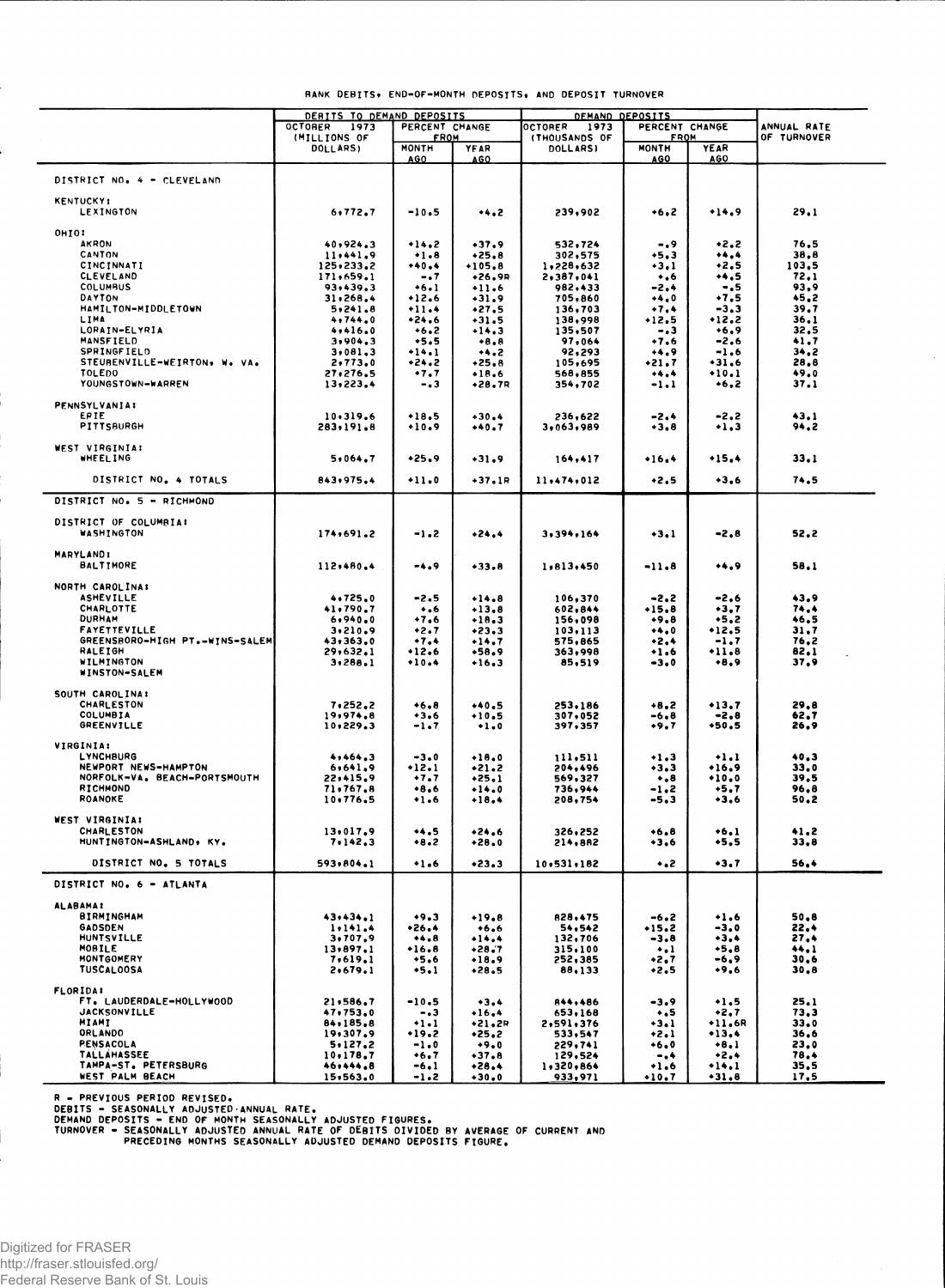|                                           | DEBITS TO DEMAND DEPOSITS |                             |                    | DEMAND DEPOSITS        |                      |                         |              |
|-------------------------------------------|---------------------------|-----------------------------|--------------------|------------------------|----------------------|-------------------------|--------------|
|                                           | OCTOBER 1973              | PERCENT CHANGE              |                    | <b>OCTOBER</b><br>1973 | PERCENT CHANGE       |                         | ANNUAL RATE  |
|                                           | (MILLIONS OF<br>DOLLARS)  | <b>FROM</b><br><b>MONTH</b> |                    | (THOUSANDS OF          | FROM<br><b>MONTH</b> |                         | OF TURNOVER  |
|                                           |                           | <b>AGO</b>                  | YEAR<br>AGO        | DOLLARS)               | <b>AGO</b>           | YEAR<br>AGO             |              |
|                                           |                           |                             |                    |                        |                      |                         |              |
| DISTRICT NO. 6 - CONTINUED                |                           |                             |                    |                        |                      |                         |              |
| GEORGIA:                                  |                           |                             |                    |                        |                      |                         |              |
| <b>ALBANY</b>                             | 2,336.1                   | $+3.9$                      | $+8.0$             | 99,891                 | $+18.0$              | $+7.4$                  | 25.3         |
| <b>ATLANTA</b>                            | 185,234.3                 | -4.6                        | $+35.1R$           | 2,281,013              | $-3.8$               | $+1,0R$                 | 79.7         |
| <b>AUGUSTA</b>                            | 6.174.8                   | $+ - 2$                     | $+18.4$            | 178,397                | $-4.6$               | $+6.6$                  | 33,8         |
| COLUMBUS                                  | 5.128.1                   | $+8.0$                      | $+10.7$            | 149,097                | $+3.4$               | $+2.8$                  | 35.0         |
| <b>MACON</b>                              | 7,087.3                   | $-0.4$                      | $+25.9$            | 164,298                | $-10.4$              | -11.2                   | 40,8         |
| SAVANNAH                                  | 6,386,8                   | $+2.7$                      | $+12.7$            | 164,791                | $+5.2$               | $-3.8$                  | 39.7         |
|                                           |                           |                             |                    |                        |                      |                         |              |
| LOUSIANA:                                 |                           |                             |                    |                        |                      |                         |              |
| <b>BATON ROUGE</b>                        | 15,885.8                  | $+10.9$                     | $+15.4$            | 321,003                | $-5.2$               | $-4.9$                  | 48.2         |
| <b>LAFAYETTE</b>                          | 3,778,3                   | $+15.4$                     | $+24.7$            | 122,417                | -2.4                 | $+5.5$                  | 30.5         |
| LAKE CHARLES                              | 2,802.6                   | $+5.1$                      | $+18.9$            | 121,848                | $-1.1$               | +4.2                    | 22.9         |
| NEW ORLEANS                               | 50.617.6                  | $+5.4$                      | $+16.6$            | 1.177.461              | $+5.8$               | -6.9                    | 44.2         |
|                                           |                           |                             |                    |                        |                      |                         |              |
| MISSISSIPPI:                              |                           |                             |                    |                        |                      |                         |              |
| <b>JACKSON</b>                            | 15, 594, 2                | $\ddotsc$                   | $+4.8$             | 483,650                | -6.2                 | $+2.4$                  | 31,2         |
|                                           |                           |                             |                    |                        |                      |                         |              |
| <b>TENNESSEE:</b>                         |                           |                             |                    |                        |                      |                         |              |
| CHATTAN00GA                               | 16,661,6                  | $+1.0$                      | $+36.9$            | 327,555                | 3                    | $+2,3$                  | 51.9         |
| <b>KNOXVILLE</b>                          | 11.770.5                  | $+6.7$                      | $+23.5$            | 305,267                | $-4.2$               | $+8,0$                  | 37,7         |
| NASHVILLE                                 | 40.048.8                  | $-5.1$                      | $+20.8$            | 483,650                | -29.4                | $-25.4$                 | 68,6         |
|                                           |                           |                             |                    |                        |                      |                         |              |
| DISTRICT NO. 6 TOTALS                     | 692,132.5                 | $\ddotsc$                   | $+23.79$           | 15,288,356             | -.9                  | $+4.0R$                 | 45.1         |
| DISTRICT NO. 7 - CHICAGO                  |                           |                             |                    |                        |                      |                         |              |
|                                           |                           |                             |                    |                        |                      |                         |              |
| <b>ILLINOIS:</b>                          |                           |                             |                    |                        |                      |                         |              |
| BLOOMINGTON-NORMAL                        |                           |                             |                    |                        |                      |                         |              |
| CHAMPAIGN-URBANA                          | 4,846.0<br>4,049,4        | $+6.6R$<br>$+7.3$           | $+6.7$             | 134,170                | $+2.0R$              | $+13.7$                 | 36,5         |
| CHICAGO                                   |                           |                             | $+16.9$            | 163,668                | $+3.8$               | $*15.8$                 | 25,2         |
| DAVENPORT-ROCK ISLAND-MOLINE              | 1,620,622.4               | $+3,2$                      | $+39.7$            | 10,951,029             | $-.7$                | $+5.1$                  | 147.5        |
|                                           | 12,537.8                  | -4.0R                       | $*25.3$            | 331,778                | $+1.9R$              | $+6.7$                  | 38.1         |
| <b>DECATUR</b>                            | 5,695.5                   | $+8.0$                      | $+38.5$            | 129,321                | -3.6                 | +9,9                    | 43,2         |
| PEORIA<br>ROCKFORD                        | 10,617,2                  | -13.4                       | $+5.7$             | 315,216                | $+1.0$               | $+6.6$                  | 33,8         |
|                                           | 7,336.1                   | $\bullet$ .0                | $+14.9$            | 221,285                | $-16$                | $+7.8$                  | 33,1         |
| <b>SPRINGFIELD</b>                        | 7,452.4                   | $+2.7$                      | $+15.9$            | 209,070                | -2.7                 | -5,7                    | 35.1         |
| <b>INDIANA:</b>                           |                           |                             |                    |                        |                      |                         |              |
| FORT WAYNE                                |                           |                             |                    |                        |                      |                         |              |
|                                           | 14,302.8                  | $+1.5$                      | $+17.7$            | 284,416                | $-5.7$               | $+4.6$                  | 48.8         |
| GARY-HAMMOND-EAST CHICAGO<br>INDIANAPOLIS | 17,775.0                  | -.9                         | $+21.1$            | 447,146                | -5.4                 | $+5,3$                  | 38,7         |
| LAFAYETTE-WEST LAFAYETTE                  | 94,732.0                  | -6.6                        | $+53.4$            | 1,341,895              | $+8.8$               | $+7.6$                  | 73,6         |
| MUNCIE                                    | 3,715.0                   | -3.4                        | $+17.1$            | 112,749                | $+10.9$              | $+5.1$                  | 34.6         |
| SOUTH BEND                                | 3,458.0                   | -.9                         | $+13.9$            | 103,275                | $+6.2$               | +14.5                   | 34.5         |
| TERRE HAUTE                               | 9,278.0                   | -2.2                        | $+6.7$             | 272,263                | $\ddotsc$            | $-7.0$                  | 34.2         |
|                                           | 3,551,4                   | $+ 3$                       | $+16.2$            | 150,409                | $+3.9$               | $+6.2$                  | 24.1         |
| IOWA:                                     |                           |                             |                    |                        |                      |                         |              |
| CEDAR RAPIDS                              | 6,886,4                   |                             |                    |                        |                      |                         |              |
| DES MOINES                                | 38,229,9                  | $\ddotsc$<br>$-2.5$         | $*35.1$<br>$+7.4$  | 147,432<br>388,557     | $-2.8$               | $+5.5$                  | 46,1         |
| <b>DUBUOUE</b>                            | 3.172.3                   | $+19.6$                     |                    | 75,650                 | $-2.7$               | $-4.7$                  | 97.1         |
| SIOUX CITY                                | 5,320,0                   | $-4.5$                      | $+61.1$            |                        | -2.1                 | $+1.5$                  | 41,5         |
| <b>WATERLOO</b>                           | 3,430.3                   | $+3.8$                      | $+23.6$<br>$+14.5$ | 139,610<br>98,920      | $-.1$                | $+13.2$                 | 38,1         |
|                                           |                           |                             |                    |                        | $-4.9$               | $+3.4$                  | 33,8         |
| <b>MICHIGAN:</b>                          |                           |                             |                    |                        |                      |                         |              |
| ANN ARBOR                                 | 6,484.0                   | $+4.1$                      | $+19.7R$           | 192,178                | -.4                  | $+9,9R$                 | 33,7         |
| BAY CITY                                  | 2,153.0                   | $-9.0$                      | $-4.1$             | 64,814                 | -1.2                 | $-2.7$                  |              |
| DETROIT                                   | 458,956.6                 | $+15.7$                     | $+38,3$            | 3.903.414              |                      | $+3.8$                  | 33.0         |
| <b>FLINT</b>                              |                           |                             |                    |                        | -2.2                 |                         | 116.3        |
| GRAND RAPIDS                              | 10,639.4                  | 11.9                        | $+13.5$            | 264,682                | -1.8                 | $+3.6$                  | 39.8         |
| <b>JACKSON</b>                            | 25,848.4<br>4,031.1       | $+3.5$                      | $+25.0$            | 470,706                | -2.5                 | +8.9                    | 54,2         |
| <b>KALAMAZOO</b>                          | 6,799.9                   | $-4.8$                      | $+26.7$            | 111,480                | -2.9                 | $+6.9$                  | 35.6         |
|                                           |                           | $-.6$                       | $+24.0$            | 179.584                | $-3.1$               | $+5.0$                  | 37.3         |
| LANSING-EAST LANSING                      | 10,713.4                  | -3.7                        | $+15.5R$           | 254,465                | -2.0                 | $+5,4R$                 | 41.7         |
| MUSKFGON-MUSKFGON HEIGHTS<br>SAGINAW      | 3.199.1<br>7,992.2        | $+4.6$                      | $+18.8$            | 78,925                 | -1.0                 | $\ddotsc$               | 40,3         |
|                                           |                           | +2.5                        | $+6.0$             | 151,250                | -4,5                 | $+3.5$                  | 51.6         |
| WISCONSIN:                                |                           |                             |                    |                        |                      |                         |              |
| GREEN BAY                                 | 5,619.0                   | $+5.5$                      | $+25.1$            | 123,725                |                      |                         |              |
| <b>KENOSHA</b>                            | 2.111.3                   | $\ddotsc$                   | $+32.4$            | 57,544                 | $-3.6$               | $+8.1$                  | 44,6         |
| MADISON                                   | 13,215,9                  | $+1.6$                      | $+23.0$            |                        | -11.2                | $\bullet$ 8 $\bullet$ 9 | 34.5         |
| MILWAUKEE                                 | 120,930.6                 | $+8.1$                      | $+34.0$            | 261,440<br>1,473,907   | -5.2                 | $+1.3$<br>$+9.1$        | 49.2<br>82,1 |
| RACINE                                    | 4,393.0                   | $-2.3$                      | $+16.0$            | 122,355                | $\ddotsc$<br>$+1.8$  | $+10.3$                 | 36.2         |
|                                           |                           |                             |                    |                        |                      |                         |              |
| DISTRICT NO. 7 TOTALS                     | 2.560.095.0               | $+4.7R$                     | 36.98              | 23.728.328             | - 62                 | عقمك                    | 107.5        |
|                                           |                           |                             |                    |                        |                      |                         |              |

### **BANK DEBITS\* END-OF-MONTH DEPOSITS, AND DEPOSIT TURNOVER**

R – PREVIOUS PERIOD REVISEO.<br>DERITS – SEASONALLY ADJUSTED ANNUAL RATE.<br>DEMAND DEPOSITS – END OF MONTH SEASONALLY ADJUSTED FIGURES.<br>TURNOVER – SEASONALLY ADJUSTED ANNUAL RATE OF BITTS DIVIDED BY AVERAGE OF CURRENT AND<br>TURNO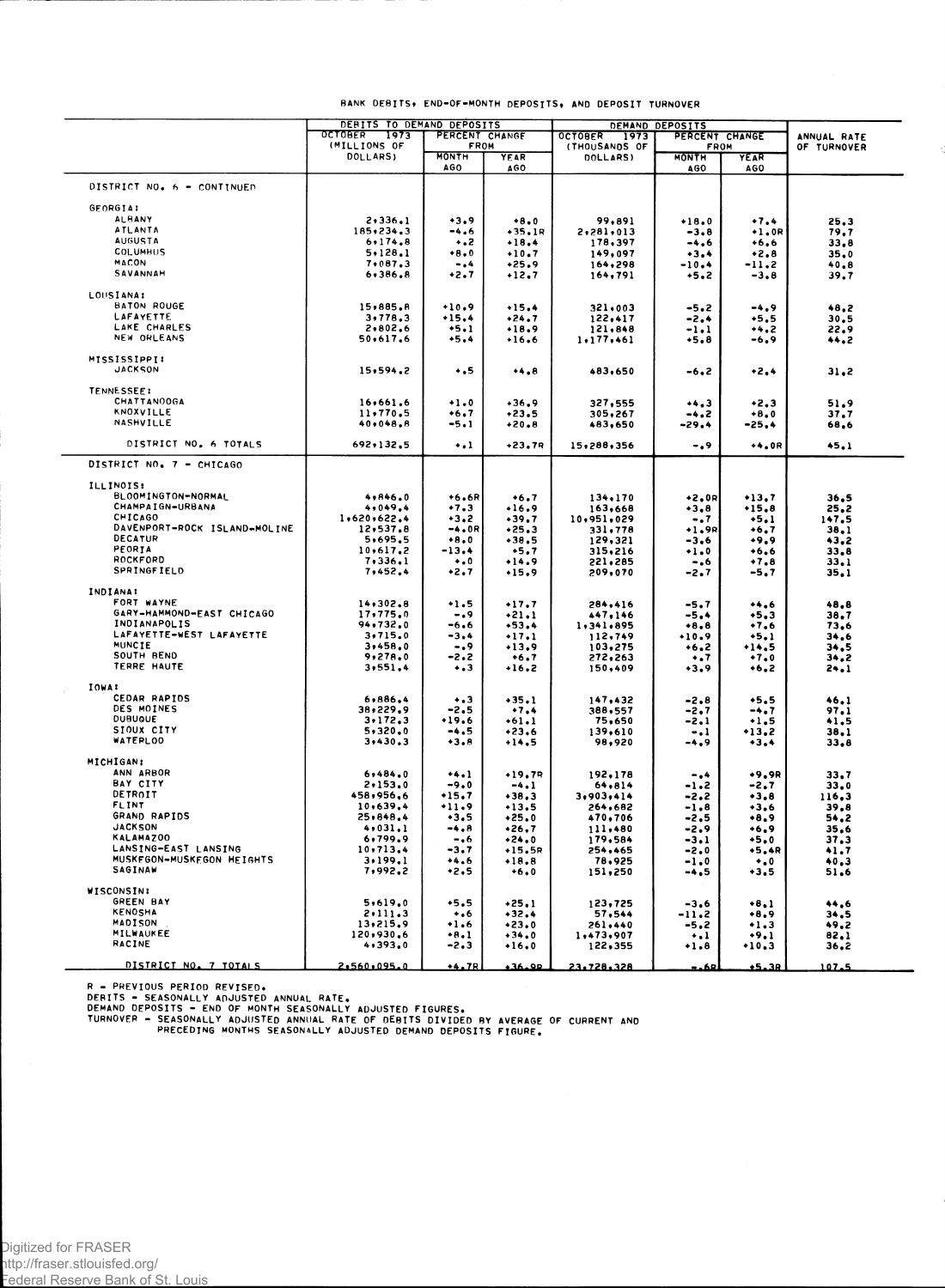|                                                | DEBITS TO DEMAND DEPOSITS       |                              |                      | DEMAND DEPOSITS                          |                             |                  |              |
|------------------------------------------------|---------------------------------|------------------------------|----------------------|------------------------------------------|-----------------------------|------------------|--------------|
|                                                | <b>OCTOBER</b><br>1973          | PERCENT CHANGE               |                      | <b>OCTORER</b><br>1973<br>PERCENT CHANGE |                             |                  | ANNUAL RATE  |
|                                                | (MILLIONS OF<br><b>DOLLARS)</b> | <b>FROM</b><br>MONTH         | YEAR                 | (THOUSANDS OF<br>DOLLARS)                | <b>FROM</b><br><b>MONTH</b> | <b>YEAR</b>      | OF TURNOVER  |
|                                                |                                 | AGO                          | AGO                  |                                          | AGO.                        | AGO              |              |
| DISTRICT NO. 8 - ST. LOUIS                     |                                 |                              |                      |                                          |                             |                  |              |
| <b>ARKANSAS:</b>                               |                                 |                              |                      |                                          |                             |                  |              |
| EL DORADO*                                     | 1,959.1                         | $+13.5$                      | $+44.1$              | 51,891                                   | $+3.8$                      | $+7.4$           | 38.5         |
| FORT SMITH                                     | 4.139.9                         | $+2.8$                       | $+5.0$               | 155,741                                  | -.5                         | +2.4             | 26,5         |
| <b>HELENA*</b>                                 | 481,5                           | $+19.4$                      | $+17.6$              | 17,665                                   | +13.4                       | $+2.0$           | 29.0         |
| LITTLE ROCK-NORTH LITTLE ROCK<br>PINE BLUFF    | 17,801.5<br>2.124.2             | $+11.7$                      | $+24.3$              | 381,993                                  | $\ddotsc$                   | $+2.7$           | 46.7         |
| TEXARKANA, TEX.                                | $2 \cdot 038.8$                 | ۰.,<br>•6.6                  | $\ddotsc$<br>$+21.5$ | 74,331<br>91,571                         | $-1.3$<br>-2.7              | $+1.8$<br>$+4.3$ | 28.4<br>22.0 |
| <b>ILLINOIS:</b>                               |                                 |                              |                      |                                          |                             |                  |              |
| QUINCY*                                        | 1.942.7                         | $+1.7$                       | $+11.7$              | 61,950                                   | -2.9                        | $+6.4$           | 30.9         |
|                                                |                                 |                              |                      |                                          |                             |                  |              |
| <b>INDIANA:</b><br><b>EVANSVILLE</b>           | 8,111.9                         |                              |                      |                                          |                             |                  |              |
|                                                |                                 | $+8.0$                       | $+16.5$              | 241,623                                  | -1.8                        | $+9.9$           | 33,3         |
| <b>KENTUCKY:</b>                               |                                 |                              |                      |                                          |                             |                  |              |
| LOUISVILLE<br>OWENSBORO*                       | 42,968.5                        | -1.1                         | $+11.0$              | 837,107                                  | $\ddotsc$                   | $+5.9$           | 51.4         |
| PADUCAH <sup>*</sup>                           | 2,321.7<br>1,443,4              | +9.9<br>-1.8                 | $+33.3$              | 81,091                                   | -1.2                        | $+16,2$          | 28.5         |
|                                                |                                 |                              | $+13,4$              | 60,175                                   | •4,8                        | .7.3             | 24.5         |
| <b>MISSISSIPPI:</b>                            |                                 |                              |                      |                                          |                             |                  |              |
| GREENVILLE*                                    | 1,357,7                         | $+19.4$                      | $+8.2$               | 53,412                                   | $+4.6$                      | $+2.2$           | 26,0         |
| <b>MISSOURI:</b>                               |                                 |                              |                      |                                          |                             |                  |              |
| CAPE GIRARDEAU*                                | 1,192.2                         | $+3.0$                       | $+27.7$              | 42,259                                   | $-5.1$                      | $+10.6$          | 27.5         |
| <b>HANNIBAL*</b><br>ST. LOUIS                  | 425.7                           | $+9.3$                       | $*25.3$              | 21,205                                   | $-3,0$                      | $+10.0$          | 19,8         |
|                                                | 242,215.0                       | -6.5                         | $+36.0$              | 2,422,174                                | $-.1$                       | $+1.1$           | 99,9         |
| <b>SPRINGFIELD</b>                             | 7,190.5                         | $+9.0$                       | $+20,6$              | 169,138                                  | $-1.4$                      | $+11.8$          | 42.2         |
| <b>TENNESSEE:</b>                              |                                 |                              |                      |                                          |                             |                  |              |
| JACKSON*                                       | 1,498.9                         | $+6.4$                       | $+26.8$              | 59,854                                   | $+4.7$                      | $+11.8$          | 25.6         |
| <b>MEMPHIS</b>                                 | 64,939,1                        | -4.5                         | $+21.3$              | 862,158                                  | $+5.3$                      | $+5.6$           | 77,3         |
| DISTRICT NO. 8 TOTALS                          | 404, 152, 3                     | $-3.9$                       | $+28.0$              | 5,685,338                                | $\ddotsc$                   | $+3.9$           | 71,3         |
| DISTRICT NO. 9 - MINNEAPOLIS                   |                                 |                              |                      |                                          |                             |                  |              |
|                                                |                                 |                              |                      |                                          |                             |                  |              |
| <b>MINNESOTA!</b>                              |                                 |                              |                      |                                          |                             |                  |              |
| DULUTH-SUPERIOR, WISC.<br>MINNEAPOLIS-ST. PAUL | 5.151.1                         | -2.7                         | $+3.9$               | 188,536                                  | -2.6                        | $+5.2$           | 27.0         |
|                                                | 279,835.5                       | -.8                          | $+35.4$              | 2,076,482                                | $\ddotsc$                   | $+5.1$           | 135.0        |
| <b>MONTANAI</b>                                |                                 |                              |                      |                                          |                             |                  |              |
| <b>BILLINGS</b><br>GREAT FALLS                 | 3,813,2                         | $+3.3$                       | $+20.2$              | 119,305                                  | $+3.0$                      | $+16.3$          | 32.4         |
|                                                | 3.130.7                         | -1.8                         | +20.5                | 87,210                                   | -5,6                        | $+9.9$           | 34,9         |
| NORTH DAKOTA:                                  |                                 |                              |                      |                                          |                             |                  |              |
| FARGO-MOORHEAD, MINN.                          | 4,755.0                         | +2.4                         | $+25.9$              | 135,019                                  | ۰.۰                         | $+14.2$          | 35.3         |
| SOUTH DAKOTA:                                  |                                 |                              |                      |                                          |                             |                  |              |
| SIOUX FALLS                                    | 4,860,6                         | •4.1                         | $+46.2$              | 114,981                                  | -4.2                        | $+31.4$          | 41.4         |
| DISTRICT NO. 9 TOTALS                          | 301,546.1                       | - . 7                        | $+34.3$              | 2,721,533                                | -.2                         | $+7.0$           | 110.7        |
| DISTRICT NO. 10 - KANSAS CITY                  |                                 |                              |                      |                                          |                             |                  |              |
|                                                |                                 |                              |                      |                                          |                             |                  |              |
| COLORADO:                                      |                                 |                              |                      |                                          |                             |                  |              |
| COLORADO SPRINGS<br><b>DENVER</b>              | 8,719,6                         | -8,5                         | $+6.1$               | 224,354                                  | +4,3                        | $+1.4R$          | 39.7         |
| <b>PUEBLO</b>                                  | 104,579.7<br>2,682.9            | $+1.1$<br>$+10.6$            | +38.1<br>$+11.4$     | 1,488,050<br>80,386                      | •2.1                        | $+3.6$           | 71.0         |
|                                                |                                 |                              |                      |                                          | -2.0                        | $-1.6$           | 33,0         |
| <b>KANSAS:</b><br>TOPEKA                       |                                 |                              |                      |                                          |                             |                  |              |
| WICHITA                                        | 43,576,4<br>19, 131, 1          | -2.7<br>$\leftrightarrow$ .2 | +40.8<br>+33.1       | 198,885<br>440,571                       | $+1.0$                      | $-2,2$           | 220.2        |
|                                                |                                 |                              |                      |                                          | $\cdot$ , 6                 | $+1.8$           | 43,6         |
| <b>MISSOURI:</b><br>KANSAS CITY, KANSAS        |                                 |                              |                      |                                          |                             |                  |              |
| ST. JOSEPH                                     | 109,535.7<br>3,378.0            | 0<br>•11.7                   | $*23.0$<br>$+14.3$   | 1,588,269<br>99,041                      | 41.1                        | -1.1             | 69.3         |
| <b>SEDALIA</b>                                 | 781.4                           | $-7.4$                       | $+8.8$               | 33, 485                                  | $+2.0$<br>$+$ . 2           | $+1.2$<br>$+2.3$ | 34.4<br>23.4 |
| <b>NEBRASKA:</b><br>LINCOLN                    |                                 |                              |                      |                                          |                             |                  |              |
| OMAHA, IOWA                                    | 9,904.5<br>34,612,5             | $-.1$<br>$-0.6$              | $+12.4$<br>$+20.8$   | 199,080<br>610,865                       | $-1.4$                      | $+7.8$           | 49.4         |
|                                                |                                 |                              |                      |                                          | $-1.8$                      | +4,2             | 56,2         |
| <b>NEW MEXICO:</b><br><b>ALBUQUERQUE</b>       |                                 |                              |                      |                                          |                             |                  |              |
|                                                | 29.914.9                        | $+5.0$                       | $+50.1$              | 343.529                                  | $+1.2$                      | $+10.6$          | 87.6         |
| <b>OKLAHOMA:</b>                               |                                 |                              |                      |                                          |                             |                  |              |
| LAWTON<br>OKLAHOMA CITY                        | 1.566.7                         | $+6.6$                       | $+13.2$              | 73,367                                   | -.1                         | $+8.6$           | 21.3         |
| <b>TULSA</b>                                   | 33,078.7<br>36,789.4            | -9,9<br>$+18.2$              | $+5.2$<br>$*25.6$    | 799,748<br>689,781                       | $+2.0$                      | $+4.3$           | 41.8         |
|                                                |                                 |                              |                      |                                          | $\cdot$ .8                  | $+5.4$           | 53.5         |
| DISTRICT NO. 10 TOTALS                         | 438,251.6                       | $+1.8$                       | $+27.4$              | 6,869,411                                | $+1.0$                      | $-2.8R$          | 64.1         |

### **BANK DEBITS\* END-OF-MONTH DEPOSITS, AND DEPOSIT TURNOVER**

® CITY ONLY (OR) NOT AN SMSA BUT REPORTED ON A COUNTY BASIS.<br>DEBITS - SEASONALLY ADJUSTED ANNUAL RATE.<br>DEMAND DEPOSITS - END OF MONTH SEASONALLY ADJUSTED FIGURES.<br>TURNOVER - SEASONALLY ANDUSTED DEMAND DEPOSITS FIGURE.<br>"PRE